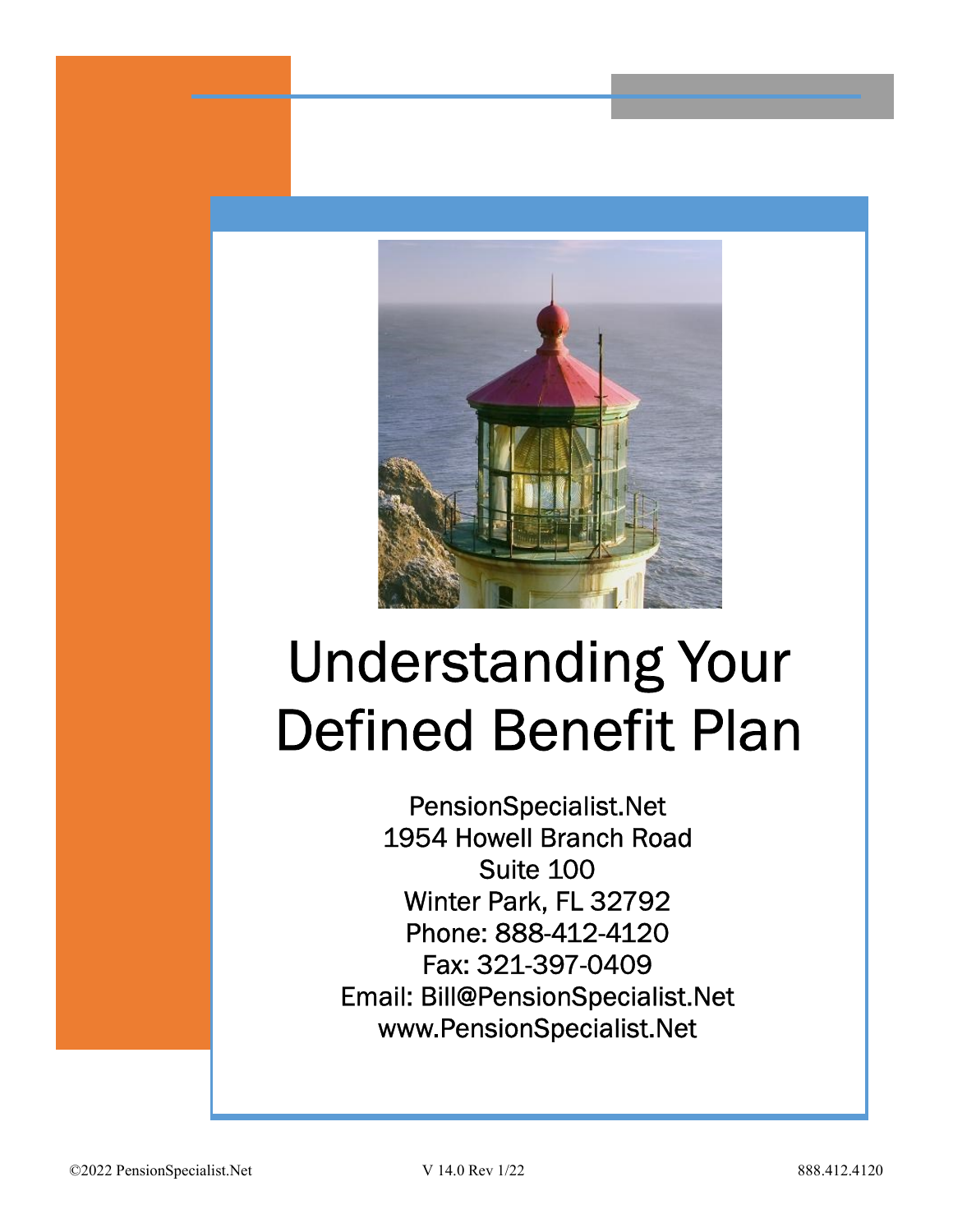## UNDERSTANDING

## YOUR

## DEFINED BENEFIT PLAN

Congratulations on your decision to implement a defined benefit plan.

## IMPORTANT INFORMATION

This guide is for *informational purposes only*. It is NOT meant to replace or supersede the Summary Plan Description (SPD) or any other legal plan documents. In all cases, if there is a discrepancy between this brochure and the SPD, the SPD prevails. We strongly recommend you consult with competent, independent legal and tax counsel prior to making any decisions regarding your defined benefit plan.

If you have any questions or need further clarification about any of the information provided in this brochure, please call our office toll free at (888) 412-4120.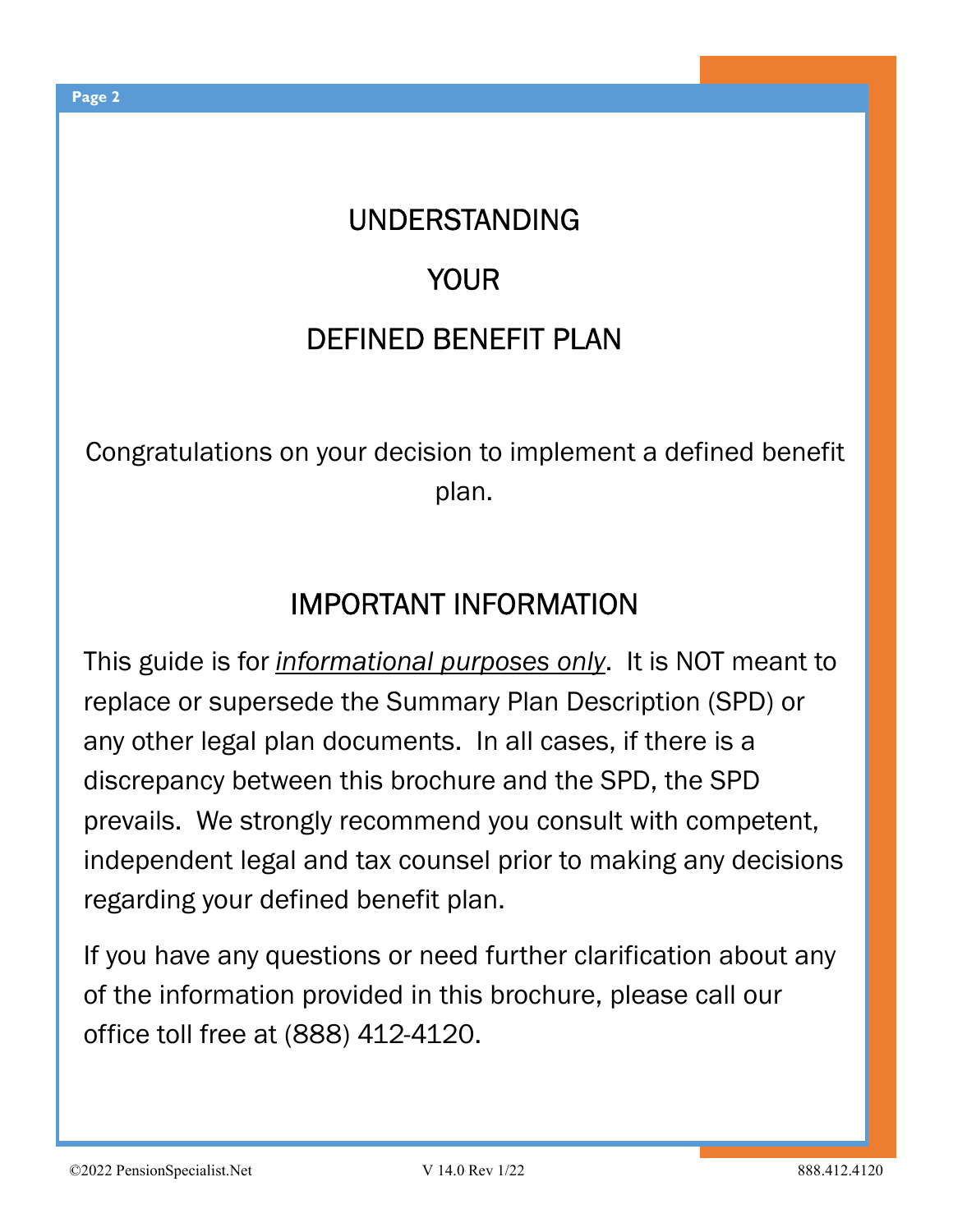## IMPORTANT INFORMATION ABOUT YOUR NEW DEFINED BENEFIT PLAN

It is important the reader understand neither Pension Services, Inc., nor PensionSpecialist.Net is the plan Trustee and consequently has no signature power over any accounts. It is the duty of the plan Trustee to timely make any and all contributions, distributions and filings, and when necessary, liquidate any assets.

#### Trust Account

All pension plans are trusts; therefore, a trust account at a bank or brokerage firm must be opened in the name of the defined benefit plan using the EIN (Employer Identification Number) provided specifically for the plan. Do not use the company's EIN or the social security number of any individual. The employer is the sponsor of the plan, not the trustee of the plan.

In order to effectively administer your plan, we need to ensure plan contributions are made timely and accurately. The easiest way to manage this is for us to receive duplicate statements for the trust account. Please ask your financial advisor to contact the bank or brokerage firm where the trust account has been established and request duplicate copies of statements be sent to us at the following address:

> Pension Services, Inc. Attn: Cameron Kelly 3150 SW 38 Avenue, Suite 900 Miami, FL 33146

#### **Deposits**

All contributions to the plan MUST be made to the securities (trust) account opened in the name of the plan using the plan's EIN. All contributions must be in cash. "In kind" contributions are not permissible.

There is only ONE account for the plan. All assets owned by a defined benefit plan are co-mingled in one account.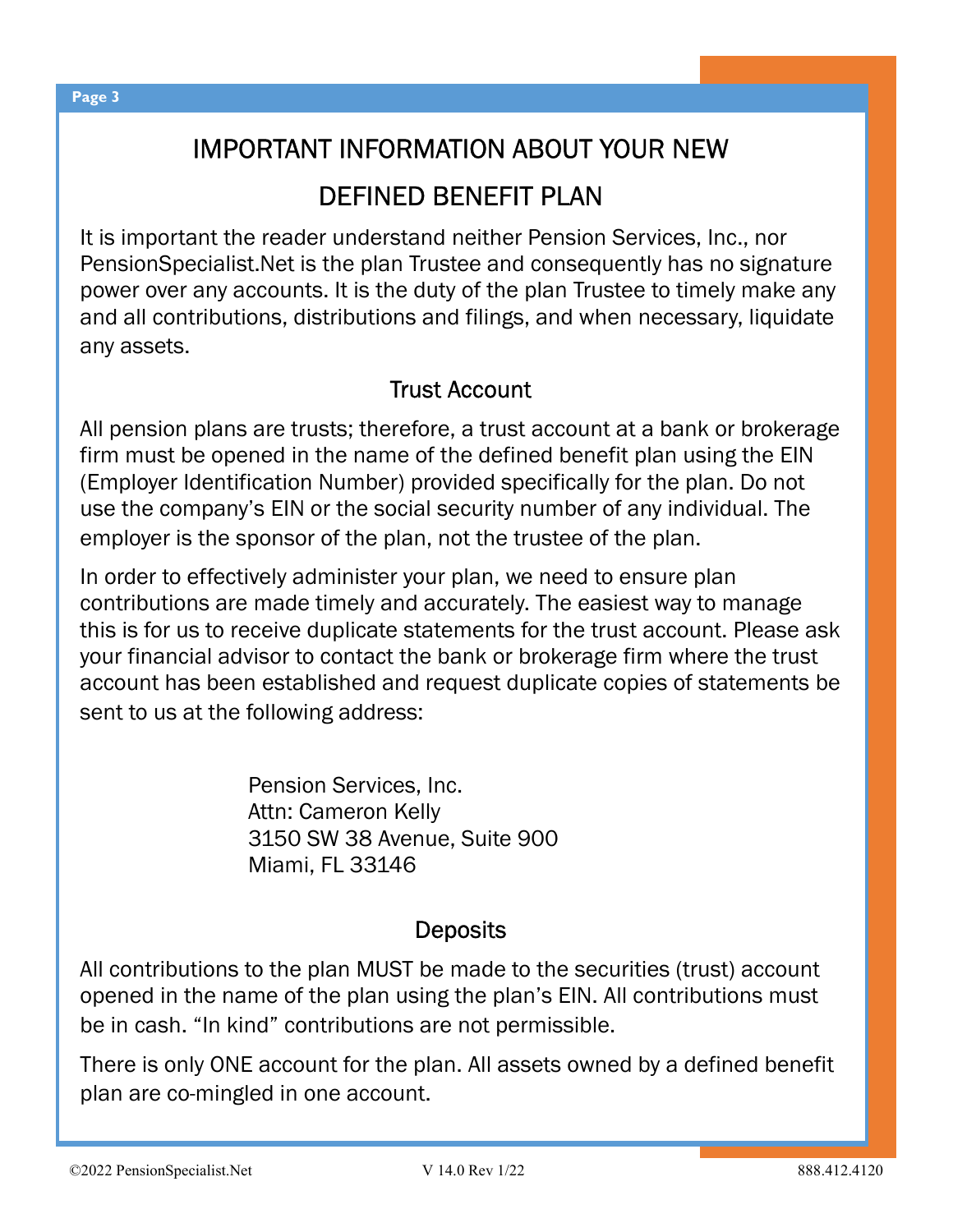All disbursements, e.g., life insurance premium checks, benefit distributions, etc., should be paid from this account (NOT from the business (sponsor's) account).

When opening the account sign only a new account form. Do not sign any prototype documents or else you will inadvertently implement a second plan. Our office will need a copy of the new account form.

#### Investments

Pension investments must be made in passive investments. The permitted investments are outlined in the trust document. The Trustee must invest the monies as would a "prudent person".

There are prohibitions on certain investments -- these are known as "Prohibited Transactions". Essentially, there may be no "self-dealing".

Generally, any of the following transactions, whether direct or indirect, between a plan and a "disqualified person" will constitute a prohibited transaction under the Internal Revenue Code:

- (1) a sale, exchange, or leasing of any property, including a transfer of property subject to a security interest assumed by the plan or placed on it within 10 years prior to the transfer
- (2) lending of money or other extension of credit
- (3) furnishing of goods, services, or facilities
- (4) the transfer of plan assets or income to, or use of them by or for the benefit of a disqualified person.

In addition, it is a prohibited transaction for a disqualified person who is a fiduciary to deal with income or assets of a plan in his own interest, or to receive consideration for his own personal account from a party dealing with the plan in connection with a transaction involving plan income or assets.

Title I of ERISA also prohibits a fiduciary from acting, in any transaction involving the plan, on behalf of anyone having interests adverse to those of the plan or plan participants or beneficiaries.

Generally, a trustee may not invest the plan assets in 'collectibles' such as stamps, numismatic coins, art, wine, etc.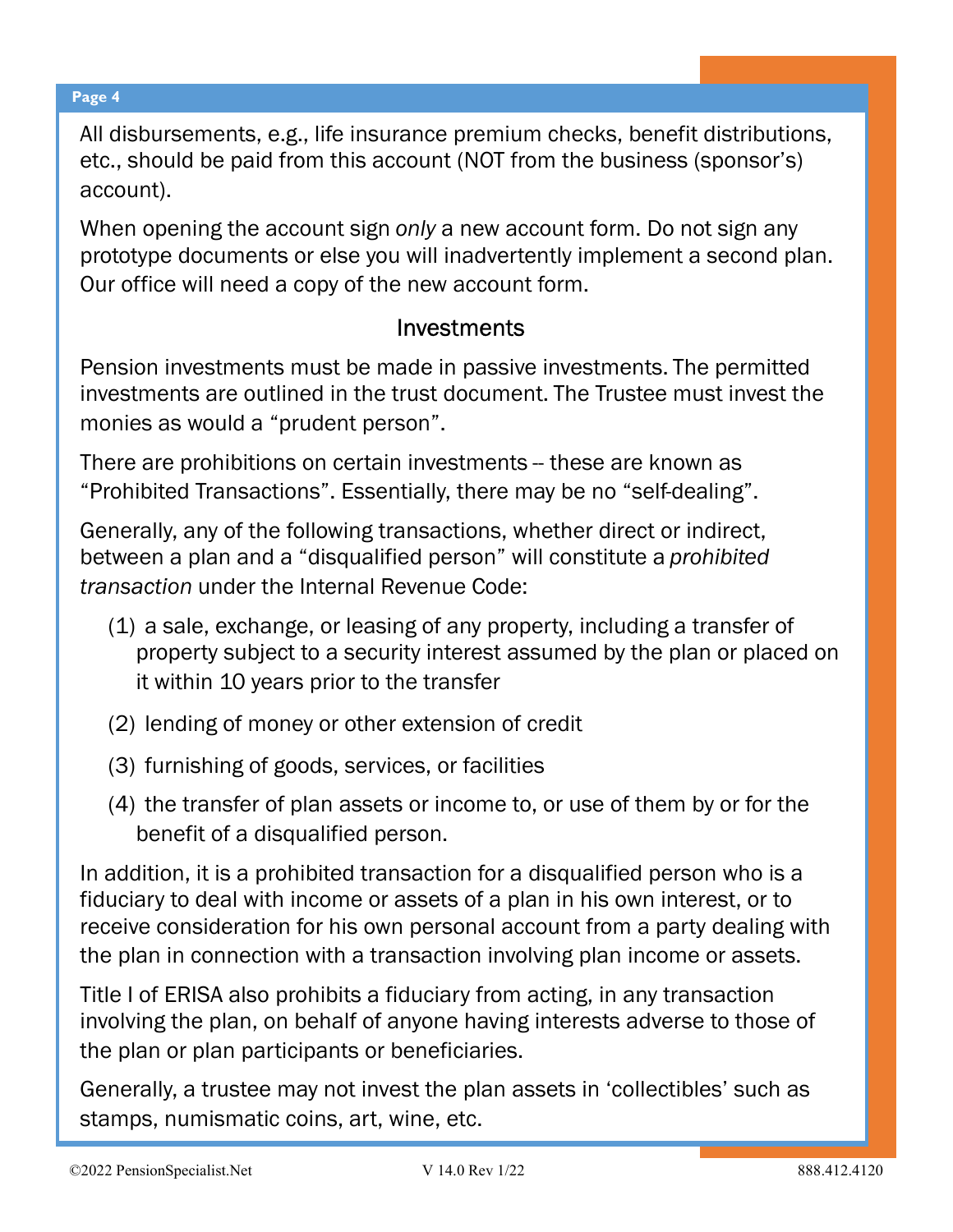#### Life Insurance

When you sign the plan documents, you should also sign applications for all life insurance to be included in the plan. Your advisor should take applications on all plan participants at one time. Please note, we cannot complete the final administration for a plan until life insurance policies have been issued and paid for ALL plan participants.

This office will need copies of the first six pages of all life insurance policies, signed life insurance illustrations matching the issued policies, all signed delivery requirements and copies of the checks used to pay the premiums. You should instruct your advisor to provide our office with these copies.

Your plan will have life insurance policies for participants. The premiums and face amount of the life insurance policy must be determined under Revenue Ruling 74-307. That is, the premiums and face amount are determined based on the benefits the participants accrue from the plan. The benefit is also determined under the highest consecutive compensation for each participant under the plan's formula. As a result, in order for the life insurance to comply with IRS rules, the compensation for each participant for the next three consecutive years from the plan's effective date must be same or higher than the compensation in the proposal illustration.

#### Policy Owner and Beneficiary

Please make note of the following:

The defined benefit plan is the OWNER of any life insurance purchased in the plan. The owner is NOT the company OR any individual employed by the company. The company SPONSORS the defined benefit plan.

The defined benefit plan is the BENEFICIARY of any life insurance purchased in the plan. The beneficiary is NOT the company OR any individual employed by the company or their spouse or children. Beneficiaries of individual participants will be designated on a separate beneficiary designation form.

Should anything happen to one of the plan participants, the assets, which are owned by the defined benefit plan, remain in the trust account established for the plan. The plan trustee has control over the assets and must distribute benefits according to the terms of the trust document controlling the defined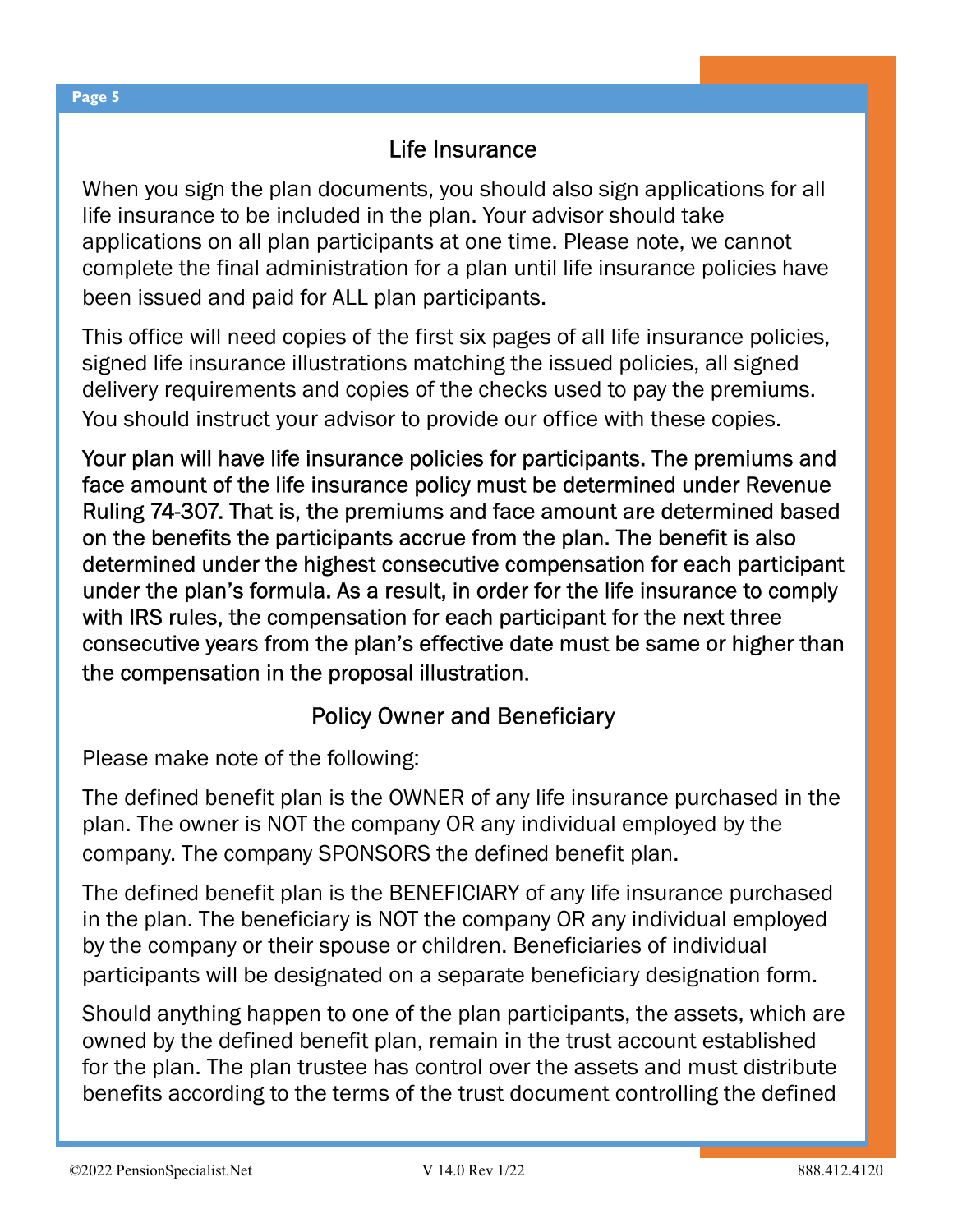benefit plan. Distributions are based on the beneficiary designation form completed by the participant. Pension Services will calculate the amount of the former participant's distribution.

The employer is the sponsor of the plan.

The trustee holds and maintains the original life insurance policies. Policies are NOT to be distributed to any individual participants.

#### As a reminder, once your plan is set up, this office requires copies of the following:

- New account forms
- Checks deposited to the securities account
- Life insurance policies Please note, we cannot complete the annual administration for a plan until life insurance policies have been issued and paid for on ALL plan participants.

Copy of first six pages of insurance policies

Copies of signed illustrations matching the issued policies

Copy of the signed delivery requirements

Copies of check(s) for payment of the insurance premiums

Copies of the checks used to purchase any other side funds

Economic Benefit Cost (P.S. 58 Cost) – Every year the Trustee will receive from the life insurance carrier the Economic Benefit Cost for each participant. It is imperative the Trustee communicate this amount to the participant and the participant declare the Economic Benefit Cost as taxable income on the participant's Form 1040. Failure to do so will cause any life insurance proceeds to be taxable as ordinary income to the participant's beneficiary.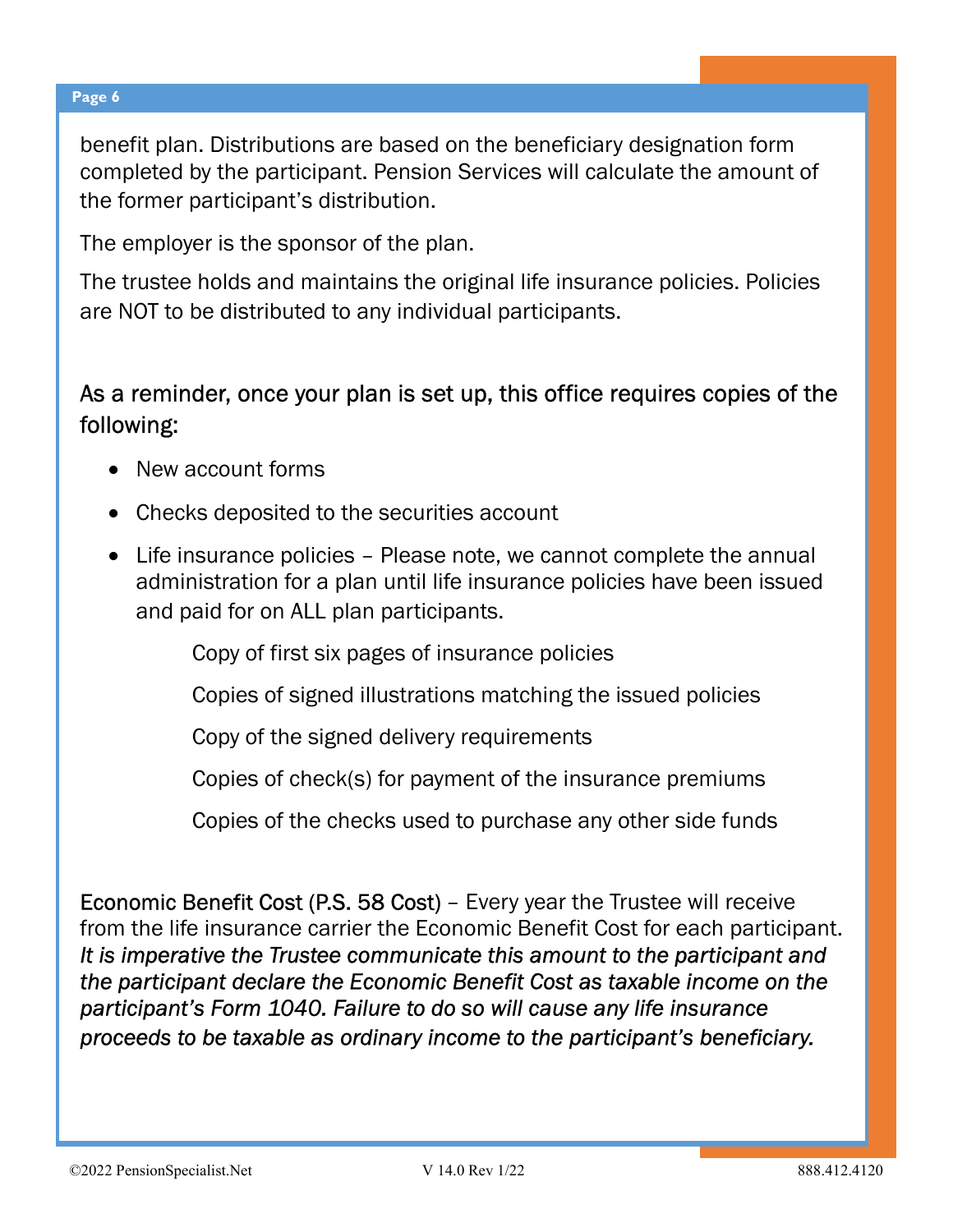## AFTER THE PLAN IS IMPLEMENTED

#### IRS User Fees

The defined benefit plan was implemented using a proto-type document and has its own IRS favorable determination letter. Additionally, your plan will be individually submitted to IRS for review and approval. We anticipate IRS will issue a favorable determination letter for your plan. This letter be mailed directly to you. Once received, please provide us with a copy of the Favorable Determination Letter.

There are IRS User Fees associated with this submission. Those fees were disclosed in the original defined benefit plan illustration we prepared and the Client Engagement Letter. At a future date, prior to submission, Pension Services will send you notice of any IRS User Fees as they become due. These fees generally range from \$125 to \$1,000 and are paid directly to the U.S. Treasury

#### Fidelity Bond

The Department of Labor (DOL) requires qualified retirement plan fiduciaries (the trustee(s) and plan administrator(s) named in your plan document) to be bonded. A fidelity bond protects the assets in the plan from misuse or misappropriation by the plan's fiduciaries. Plan fiduciaries, plan trustees and any person who has:

Physical contact with cash, checks or other plan property,

Power to transfer or negotiate plan property for a price,

Power to disburse funds, sign checks or produce negotiable instruments from the plan assets, or

Decision making authority over any individual described above.

#### How much coverage do I need?

The minimum required amount of fidelity insurance is 10% of the total plan assets in the preceding year. For the first year the bond amount will be based on the estimated amount of assets that will be handled by the plan for the year. The bond must be for no less than \$10,000 and no more than \$500,000.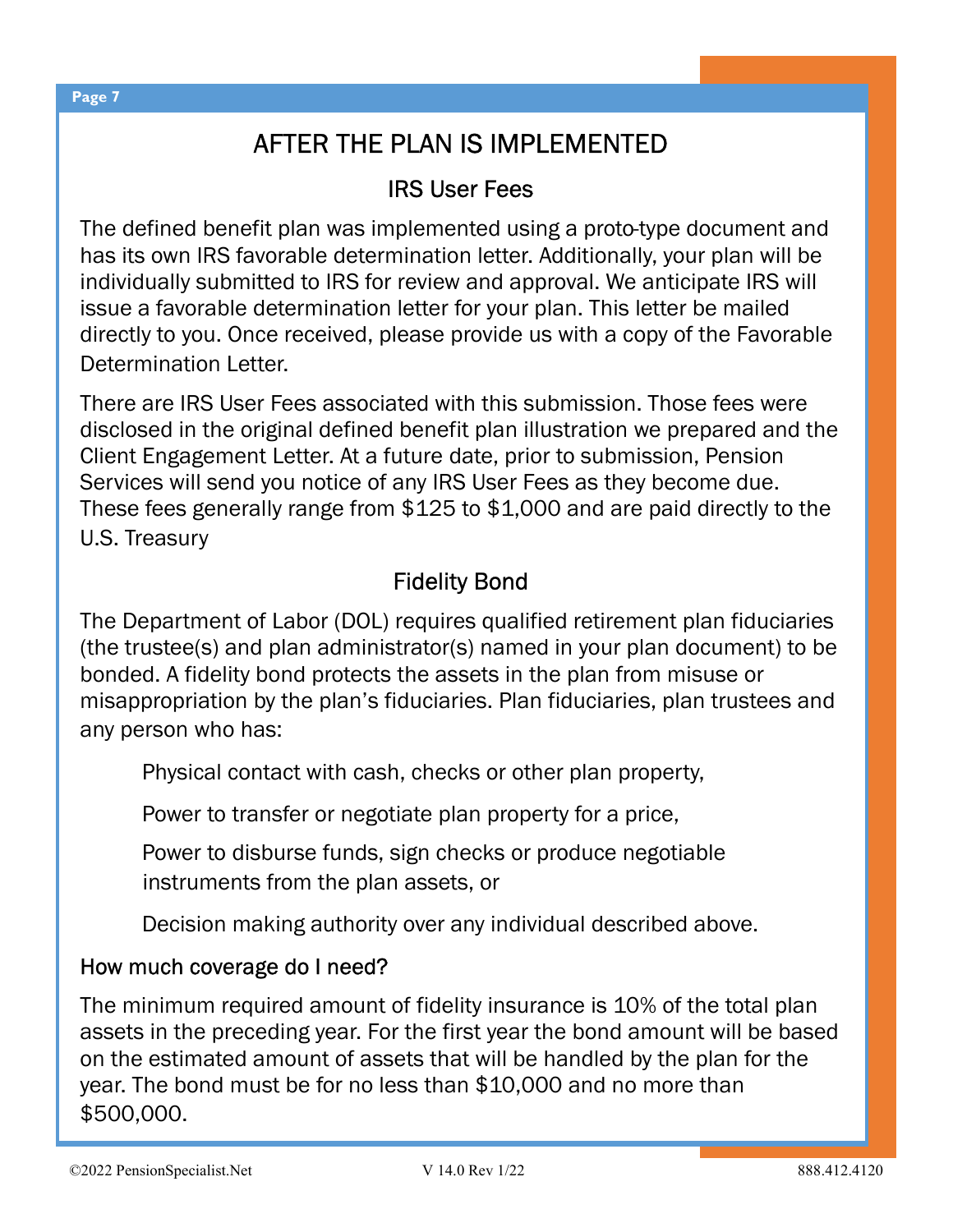#### What assets "qualify" for a 10% bond?

Plan assets that "qualify" for a 10% bond include employer securities; participant loans; assets held by financial institutions such as banks, insurance companies, broker-dealers, or other organizations authorized to hold IRA assets; mutual funds; investment and annuity contracts issued by an insurance company; and self-directed individual account plans in which the participant gets a statement of assets at least once a year.

#### How do I obtain a Fidelity Bond?

Generally, an ERISA fidelity bond may be secured through the agent that handles your property and casualty insurance. The premium is usually a nominal amount.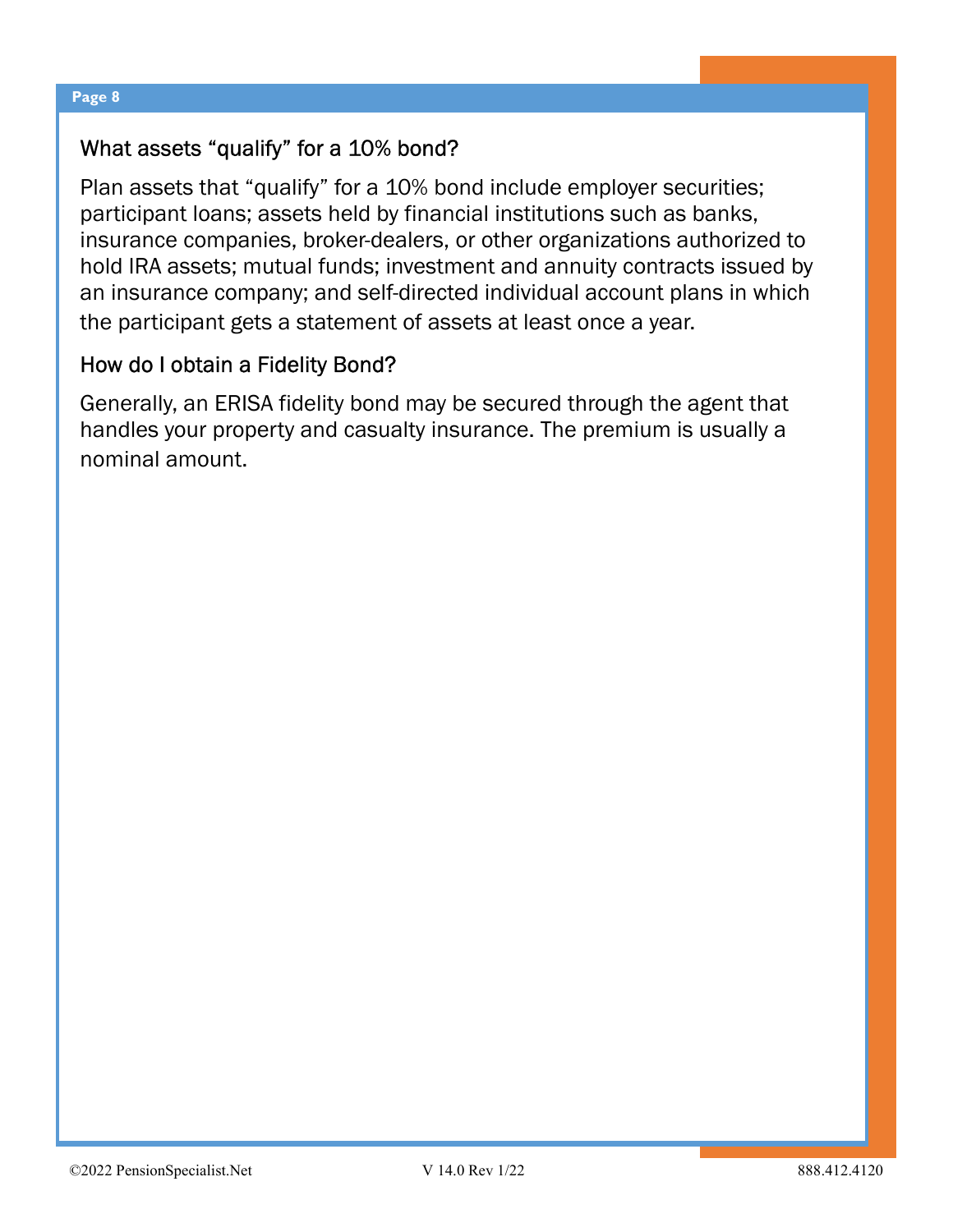## ANNUAL PLAN ADMINISTRATION

#### Gathering Data to Prepare the Annual Plan Administration

To properly administer the plan we require annually updated information similar to the data we gathered when implementing the plan. You will receive a request via email from Pension Services, Inc., asking for the following information:

- 1. An updated census it is very important this be completed accurately and in its entirety and returned to us timely. The information needed includes names, dates of hire, dates of termination, dates of birth, hours worked and annual compensation. If information is missing or inaccurate, it will have an impact on your plan.
- 2. 12 months of account statements from the Plan's brokerage account. If we have been set up to receive duplicate copies of the trust account statements, we will already have these. If we have not been set up, copies will need to be provided.
- 3. Annual statement(s) of the life insurance policy(ies).
- 4. W-2 Forms for all employees as well as the W-3 Form NOTE: The Defined Benefit Plan contribution is derived from earned income; generally, W-2 income (net Schedule C), NOT Schedule K-1 from S Corporations.

Please note: The information request will be sent to you via email, and will most likely come from someone at pensionnetwork.net. We should be placed on the "safe sender" list. A prompt response is imperative if administration is to be completed timely.

We send requests via email to keep costs to a minimum. If you prefer we send requests via regular mail, we are happy to comply; however, please understand there will be an additional charge to cover the administrative costs associated with your request. These additional charges are a result of the additional time and materials necessary for copying and/or printing, the cost of paper, toner, machinery, envelopes, postage, collating documents, overnight express fees, etc.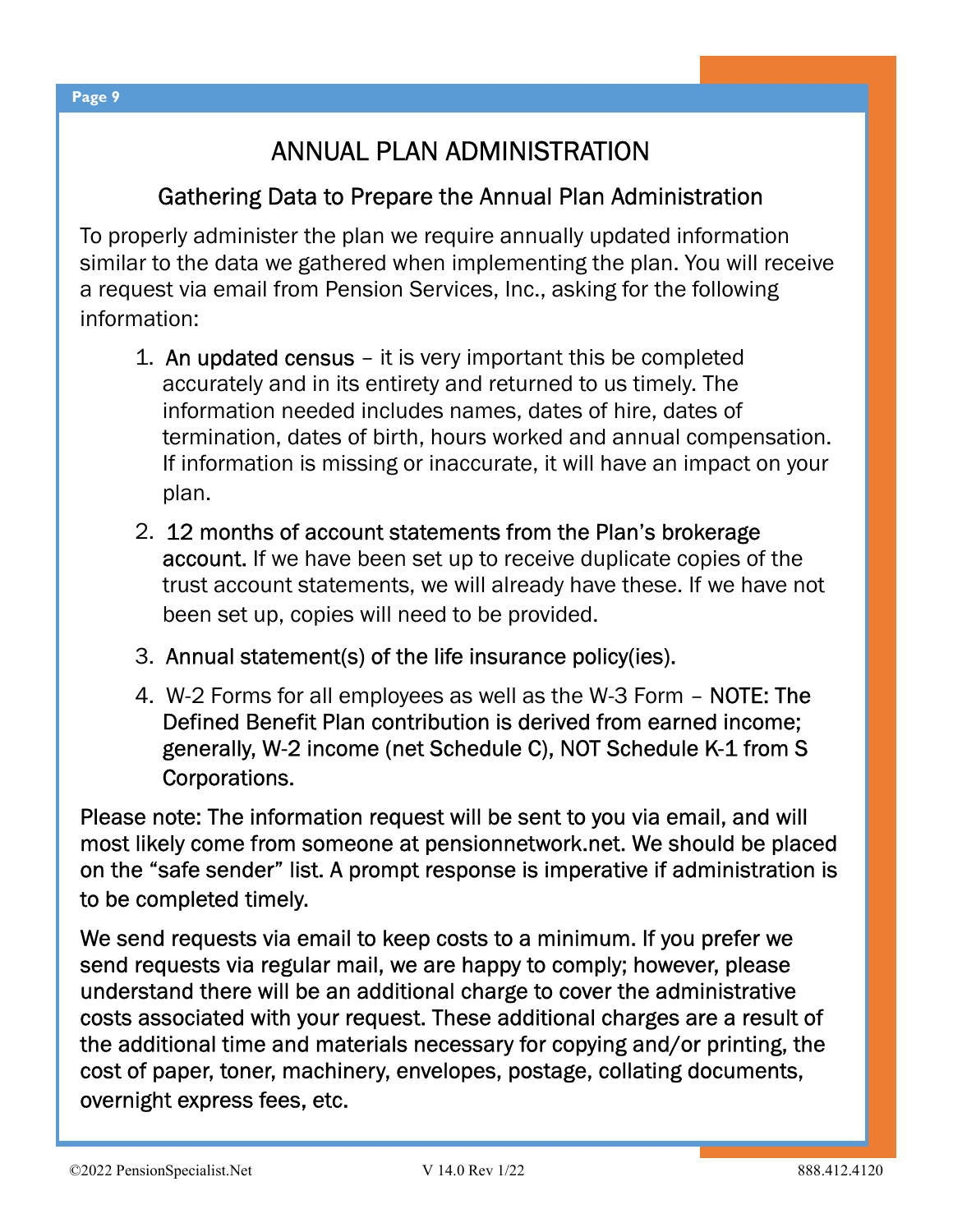You may ask why we need this information again; especially, if your plan was implemented toward the end of the year. It is because final earnings are not reported until after December 31. Ideally, we need copies of the Forms W-2 or an end of year payroll report to accurately complete the administration.

Following receipt of this information, we will calculate and notify you of the amount of your annual contribution. It is then your obligation to use this information to fund your defined benefit plan. You have until the date you file your tax return, including extensions, to complete the funding. The contribution to a Defined Benefit Plan is required. It is NOT flexible. Once your defined benefit plan has been fully funded, we must receive confirmation, e.g., copies of canceled checks or a copy of the trust account statement.

The data gathered by Pension Services, Inc. is used to prepare the annual administration for your plan as required by law. This includes, but is not limited to:

- · Form 5500 and attached Schedule(s) Schedule A, Schedule B, etc.
- · Form PBGC-1 Most defined benefit plans have Pension Benefit Guaranty Corporation (PBGC) coverage. PBGC is a quasigovernmental corporation that insures pension benefits. PBGC charges a flat premium of approximately \$31 per plan participant plus a variable premium based on plan assets versus liabilities.
- · Actuarial Valuation Report
- · Income Statement of Plan Assets
- **Balance Sheet of Plan Assets**
- · Benefit Statement
- **Summary Annual Report**

Permanent Nature of Defined Benefit Plans - A Defined Benefit Plan has a degree of **permanency**. This type of plan is not established for the one year the business was extremely successful. One needs to understand and expect to contribute to the plan for a minimum of five years. If, for some reason, there is a material change to one's business, options are available. Please note, there are fees associated with amending the plan to adjust the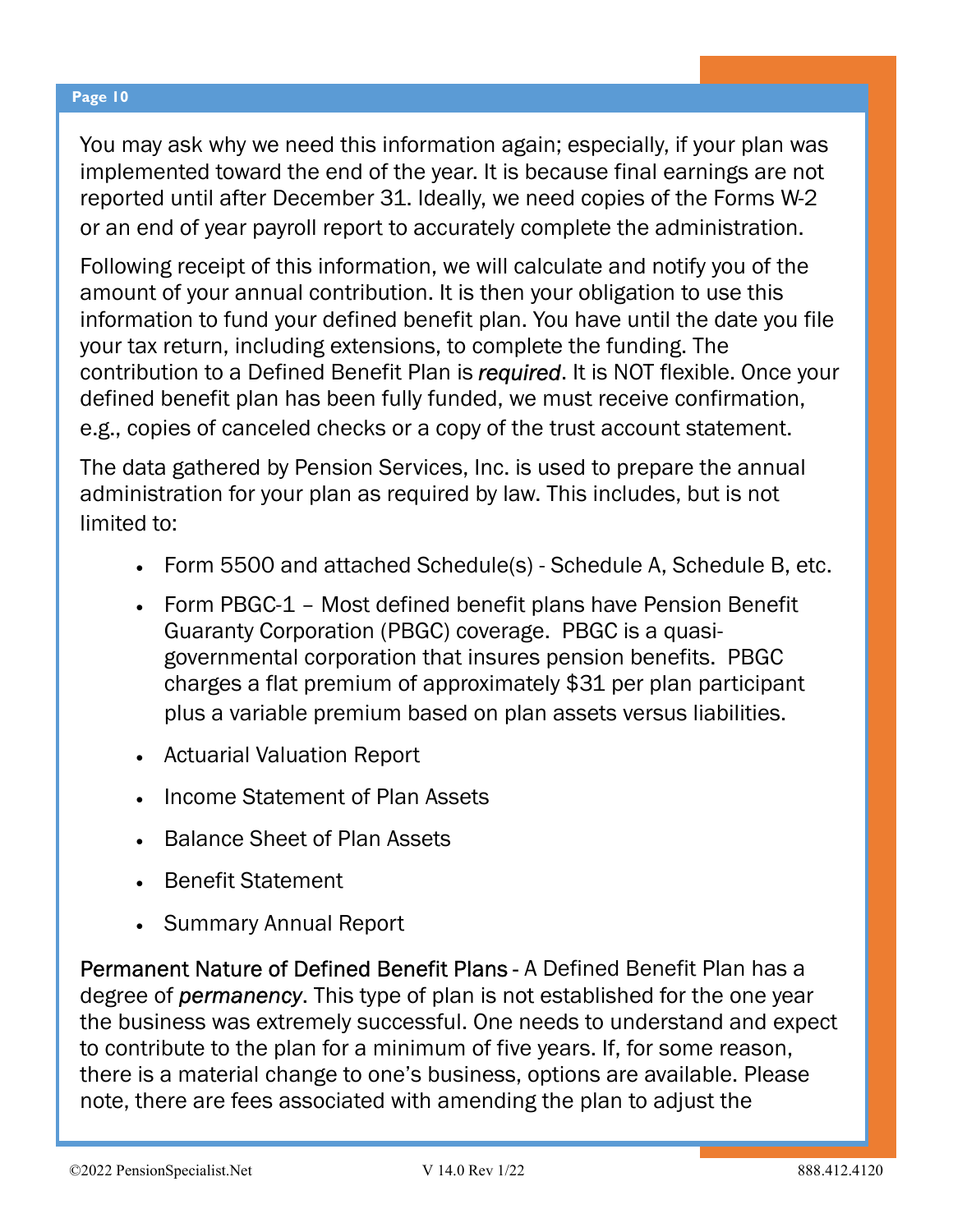contribution requirement, and one is required to fund for benefits which have already been accrued.

## SOME FREQUENTLY ASKED QUESTIONS

#### What if I have another type of Plan?

- · If you have a SIMPLE plan, you may NOT have any other type of plan.
- · If you have a Defined Benefit (DB) and a Defined Contribution (DC) plan in operation simultaneously they will, in all likelihood, in the aggregate, be Top Heavy. Top Heavy status will require a minimum contribution to the DC plan of 5% of eligible payroll.
- · If you simultaneously have a DB and a DC plan in effect and the DB plan does NOT have PBGC coverage, the DC plan's tax deductible contribution will be limited to 6% of covered payroll. If the DB plan DOES have PBGC coverage the deduction to the DC plan is not limited from that which is statutorily permissible.

#### I have ownership in other companies. What effect will that have on this Plan?

- · If you have ownership in other companies you may be a member of a Controlled Group or Affiliated Service Group. Your attorney should make this determination for you. This is a very important issue.
- · If you are a member of a Controlled Group or Affiliated Service Group, you will need to take into account all employees in the Controlled Group or Affiliated Service Group when determining eligibility for participation in the Plan.

#### My plan includes life insurance. What happens if one of my employees passes away while a participant in the plan?

· The pension plan is both the owner and beneficiary of the life insurance policies on all plan participants. If a participant passes away, the life insurance proceeds are paid to the pension plan. A participant's vesting accelerates to 100% upon death. If this occurs, notify our office immediately and we will calculate the benefit due to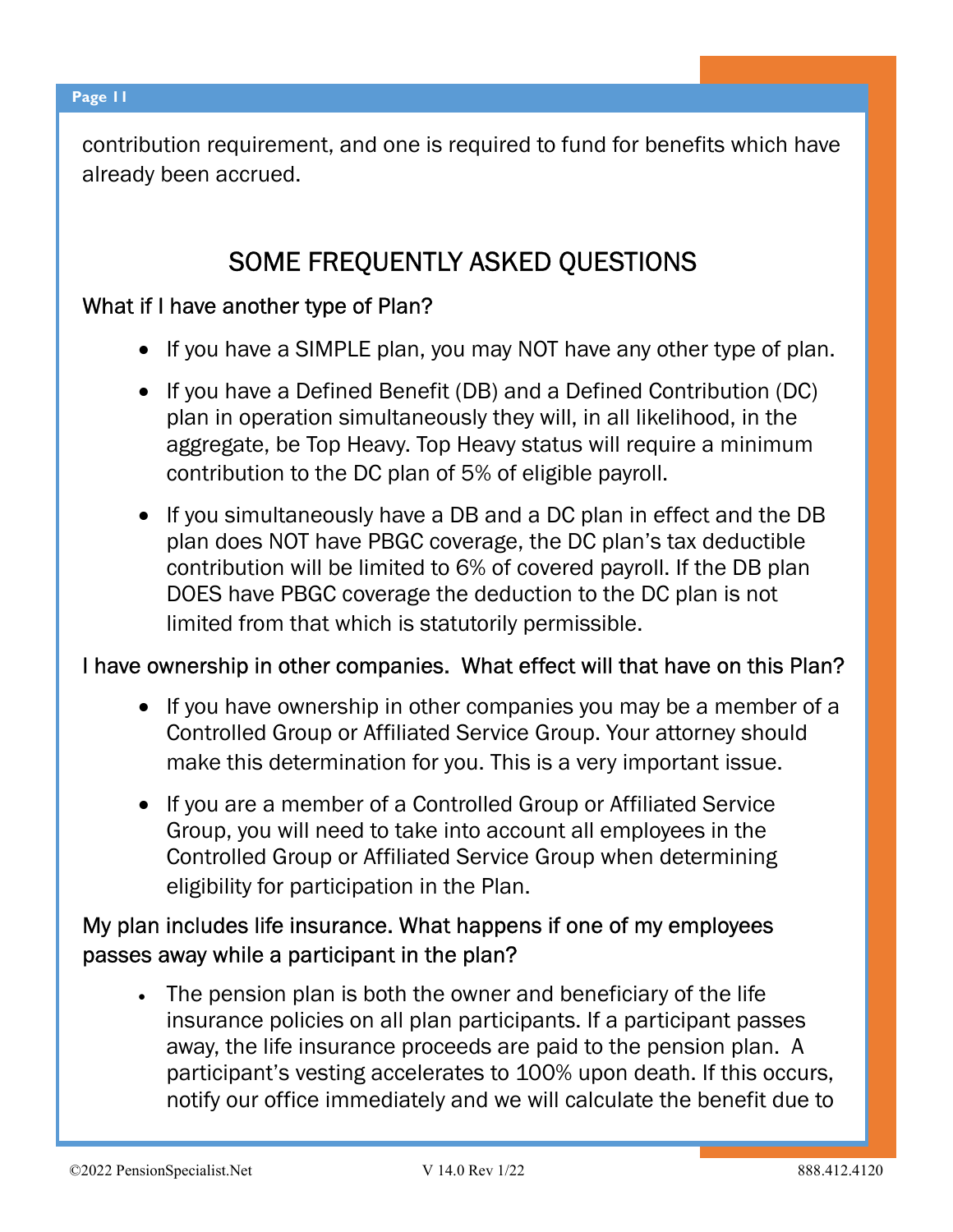the participant's beneficiary. The benefit due is the PVAB, Present Value of Accrued Benefit + proceeds of the life insurance (less the cash value of the policy). Once we notify you of this amount, it is your duty as trustee to pay the benefit to the designated beneficiary.

## DEFINED BENEFIT PLAN DISTRIBUTIONS

When an employee retires, resigns or is terminated from employment, we must be notified of their separation. Depending on how the plan was designed (refer to the Summary Plan Description (SPD)), the former participant may be owed a partial or full benefit from the plan.

A former plan participant is entitled to be paid their accrued benefit. We will prepare a Participant Distribution Election Form, with the exact amount of the distribution owed to the former participant. The form must be given to the former participant for completion and signature. The former participant has the option of selecting how to receive their distribution. For example, one may elect a lump sum payout, while another may elect a direct rollover to an IRA account or even a monthly pension at retirement age.

The Participant Distribution Election form must be signed by the former participant, their spouse if married and, when applicable, notarized and returned to our office. Once received, we will review the form and notify you to proceed with distribution of the plan assets.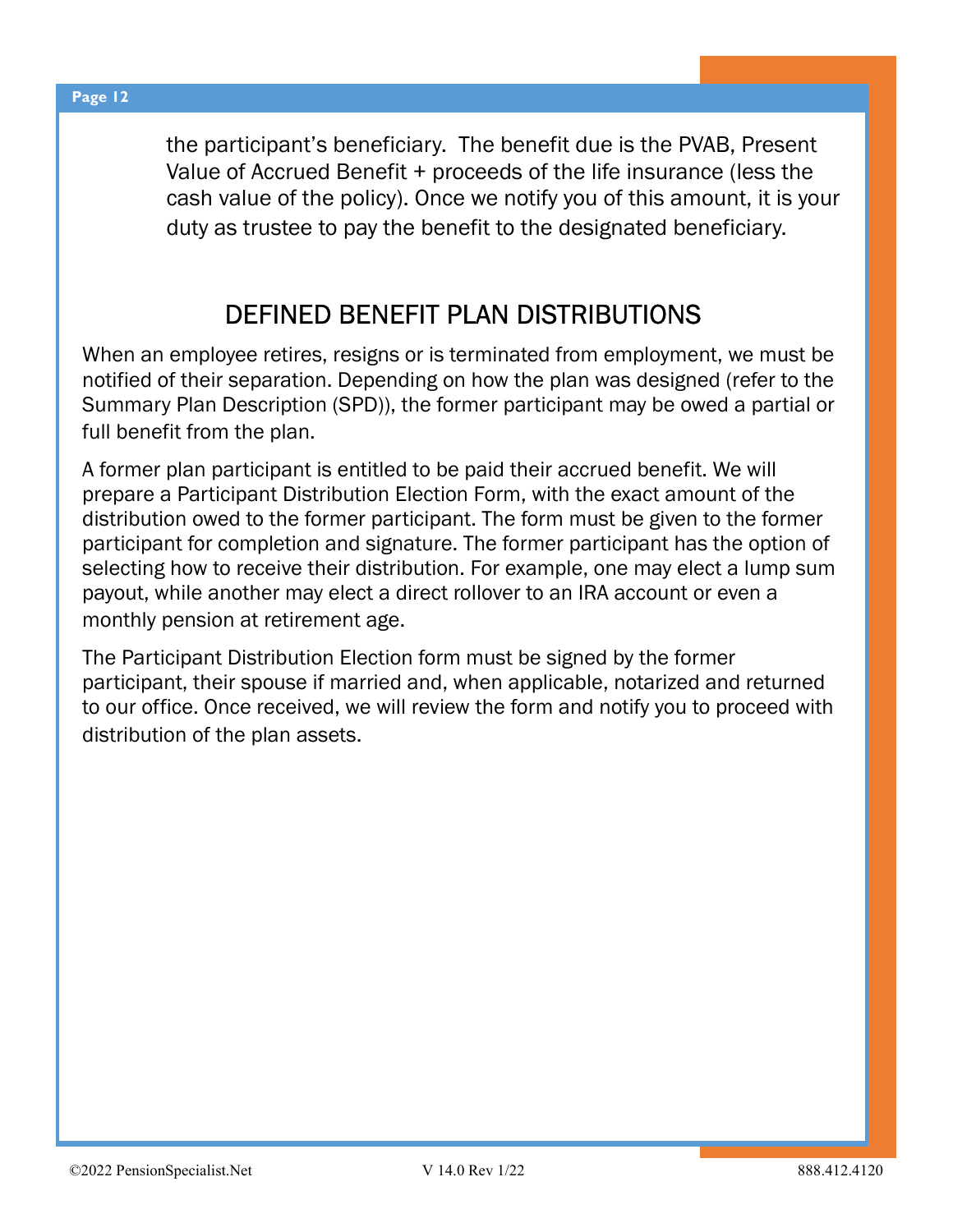## TERMINATING YOUR DEFINED BENEFIT PLAN

At some point in the future you will terminate your plan. It may be that the plan has fully served its purpose, or it may be due to significant changes in your business model. In any case, it is important to notify us (TPA) as soon as you make that decision.

We will prepare and send to you, via email, a termination engagement letter for review and signature. The letter explains the reasons one may or may not decide to submit the plan to Internal Revenue for a favorable termination letter. It also explains the fee structure relative to plan termination.

Following receipt of the termination engagement letter, please review, indicate whether you wish to submit the plan termination to IRS, sign and return the letter to our office along with a check for the appropriate fee. Understand, we cannot move forward with the termination of the plan until we receive the signed termination engagement letter and check.

We will prepare all documentation necessary to terminate the plan. These documents will be forwarded to you for signature via email. Once returned, benefits will be calculated and submission forms prepared.

Important – some plans require submission to the Pension Benefit Guaranty Corporation (PBGC) for review. The only plans exempt from this process are those for Professional Practices and Single-Employee/Owner plans. The PBGC review process can take up to 60 days once all information is submitted and in good order. Until PBGC approval is received, plan assets may not be liquidated and distributed. Please keep this in mind when making the decision to terminate the plan.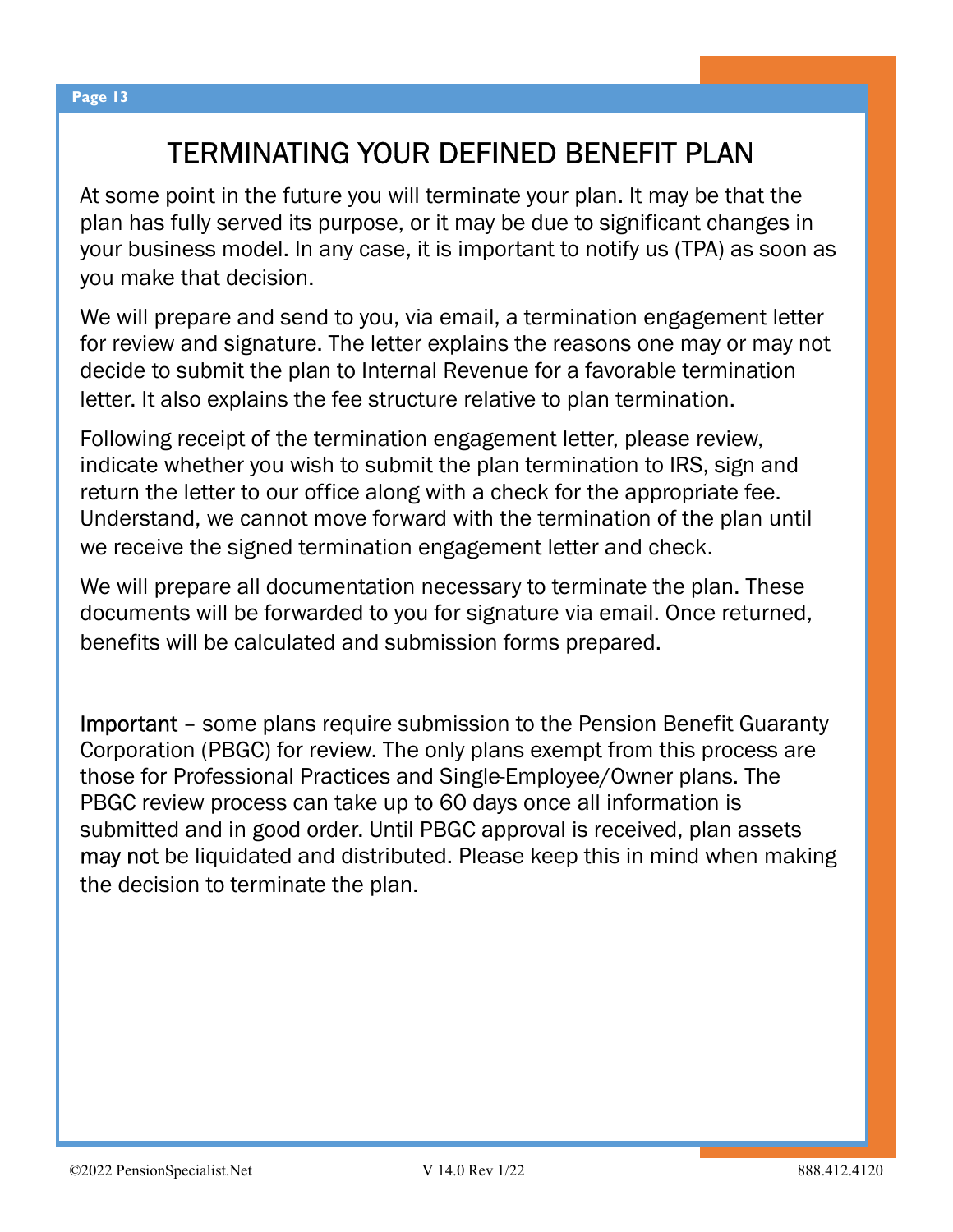## **GLOSSARY**

- Actuarial Valuation Report (Valuation) Annual report calculating the required contribution. This report also serves and validation and certification of the deduction taken on client's tax return. Required by ERISA.
- Benefit Statement A statement of the pension benefits an individual has earned (in a defined benefit plan) or a prediction of what the final pension might be (in a defined contribution plan).
- Census The census is used to gather data on the employees of the company, and is submitted along with the Data Request in order to prepare the defined benefit plan illustration. Updated census is required annually for administration purposes.
- Custodian The entity responsible, as a minimum, for holding the pension fund assets and for ensuring their safekeeping.
- Data Request The data request provides information on the company for whom we are preparing the defined benefit illustration.
- Defined Contribution Plan A pension plan that defines the contribution made to the plan.
- Defined Benefit Plan A pension plan that defines the benefit to be received from the plan.
- Department of Labor (DOL) Fosters and promotes the welfare of job seekers, wage earners and retirees of the United States.
- Economic Benefit Cost (P.S. 58 Cost) Every year the Trustee will receive from the life insurance carrier the Economic Benefit Cost for each participant. It is imperative the Trustee communicate this amount to the participant and the participant declare the Economic Benefit Cost as taxable income on the participant's Form 1040. Failure to do so will cause any life insurance proceeds to be taxable as ordinary income to the participant's beneficiary.
- Employer Identification Number (EIN) Tax identification number issued by the Internal Revenue Service.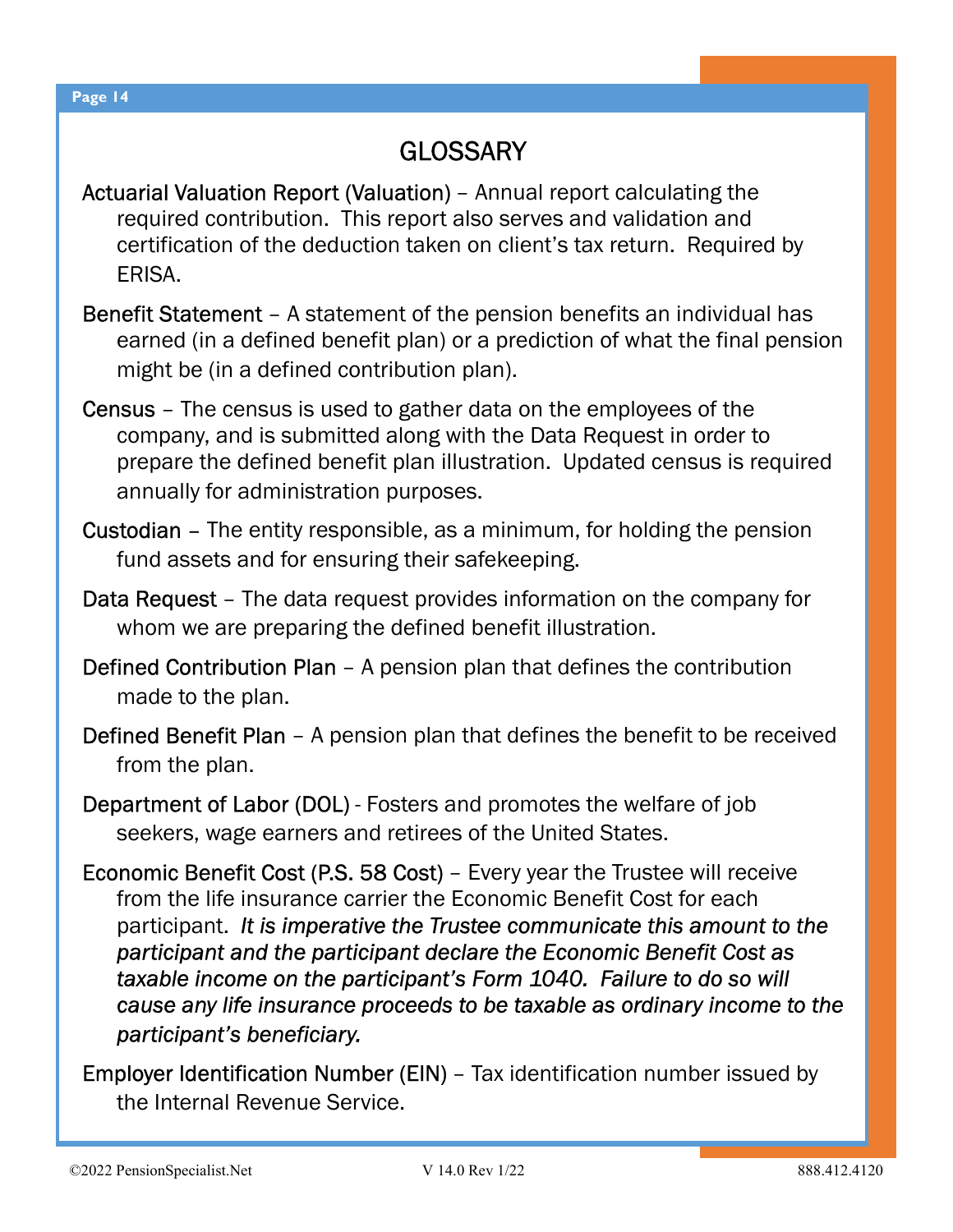- Enrolled Actuary An actuary who has been licensed by a Joint Board of the Department of Treasury and Department of Labor to perform a variety of actuarial tasks required for pension plans in the U.S.
- Employee Retirement Income Security Act of 1974 (ERISA) Comprehensive legislation regarding qualified plans.
- ERISA Bond ERISA requires the trustees of an employee benefit plan to have fidelity coverage equal, at a minimum, to 10% of the total plan's assets.
- Fiduciary (Named Fiduciary) One or more persons who jointly or severally control and manage the operation and administration of the plan. A plan must have at least one named fiduciary and, if plan assets are held in trust, the plan must have at least one trustee.
- Form 1099 IRS Form used to report different types of income
- Form 5500 Annual Return/Report of Employee Benefit Plan
- Form PBGC-1 The PBGC (Pension Benefit Guaranty Corporation) collects insurance premiums from defined benefit pension plans protected by them. Form PBGC-1 must be completed to determine the appropriate plan premium.
- Form SS-4 Application for Employer Tax Identification Number
- Form W-2 Wage and Tax Statement
- Pension Benefit Guaranty Corporation (PBGC) PBGC is a federal corporation created by the Employee Retirement Income Security Act of 1974. It currently protects the pensions of nearly 44 million American workers and retirees in 30,330 private single-employer and multi-employer defined benefit pension plans. PBGC receives no funds from general tax revenues. Operations are financed by insurance premiums set by Congress and paid by sponsors of defined benefit plans, investment income, assets from pension plans trusteed by PBGC, and recoveries from the companies formerly responsible for the plans.
- Pension plan A legally binding contract having an explicit retirement objective (or – in order to satisfy tax-related conditions or contract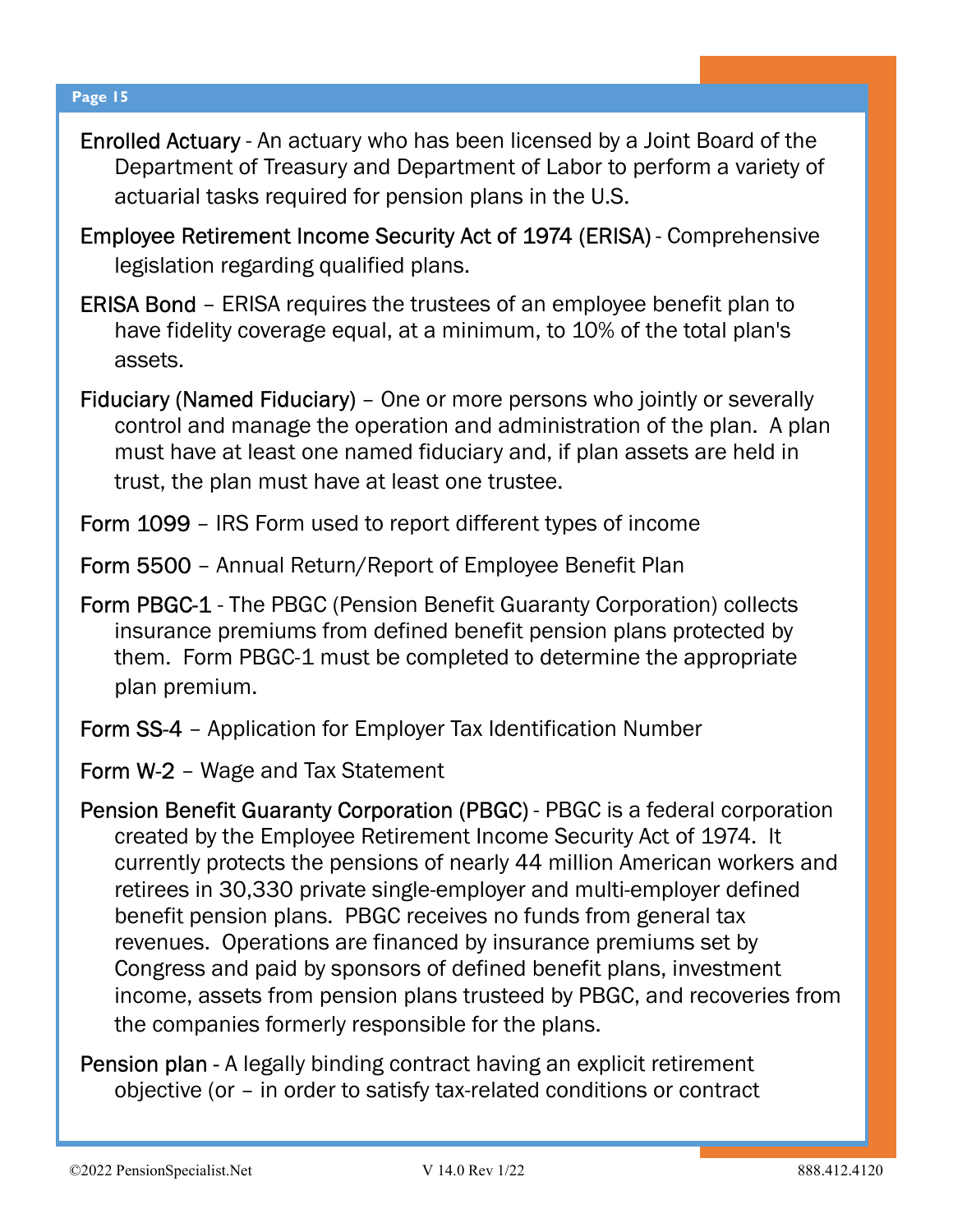provisions – the benefits cannot be paid at all or without a significant penalty unless the beneficiary is older than a legally defined retirement age). This contract may be part of a broader employment contract, it may be set forth in the plan rules or documents, or it may be required by law. In addition to having an explicit retirement objective, pension plans may offer additional benefits, such as disability, sickness, and survivors' benefits.

- Pension Plan Administrator The individual(s) ultimately responsible for the operation and oversight of the pension plan.
- Pension Plan Sponsor (Sponsor) An institution (e.g., company, industry/ employment association) that designs, negotiates and normally helps to administer an occupational pension plan for its employees or members.
- P.S. 58 Cost (Economic Benefit Cost) Every year the Trustee will receive from the life insurance carrier the Economic Benefit Cost for each participant. It is imperative the Trustee communicate this amount to the participant and the participant declare the Economic Benefit Cost as taxable income on the participant's Form 1040. Failure to do so will cause any life insurance proceeds to be taxable as ordinary income to the participant's beneficiary.
- Revenue Ruling 74-307 1974 Revenue Ruling that addresses life insurance in a qualified plan. To be incidental one must spend less than 50 percent of the pension contribution on whole life insurance or less than 25 percent on term or universal life insurance.
- Internal Revenue Code (IRC) The main body of domestic tax law of the United States.
- Internal Revenue Service (IRS) The US government agency responsible for tax collection and tax law enforcement.
- Schedule A Part of IRS Form 5500 used to report commissions paid.
- Schedule B Part of IRS Form 5500 for reporting plan actuarial information.
- Schedule C Part of IRS Form 1040 used to report profit or loss from a business.